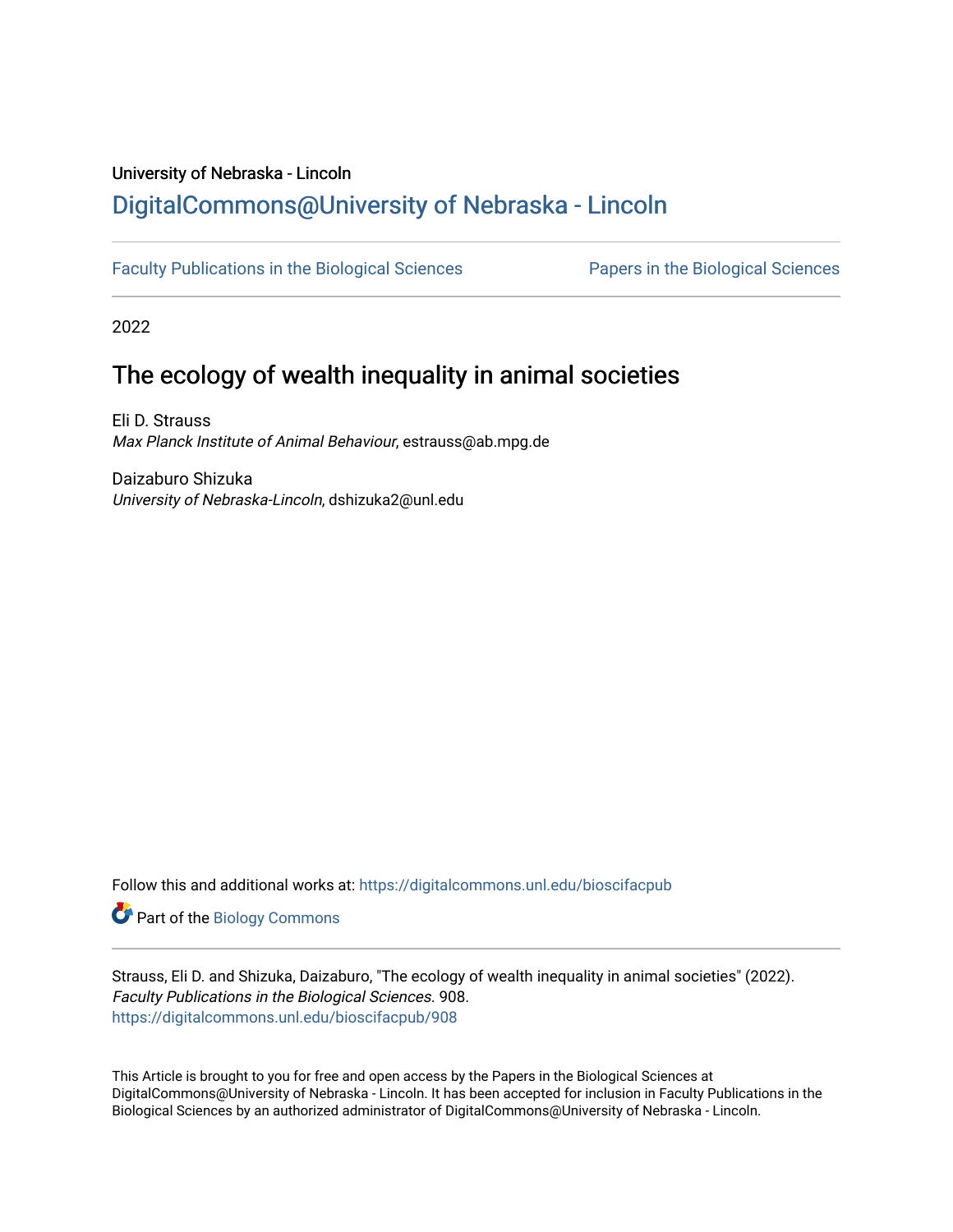# **PROCEEDINGS B**

#### royalsocietypublishing.org/journal/rspb

## Review



Cite this article: Strauss ED, Shizuka D. 2022 The ecology of wealth inequality in animal societies. Proc. R. Soc. B 289: 20220500. https://doi.org/10.1098/rspb.2022.0500

Received: 13 March 2022 Accepted: 23 March 2022

Subject Category: Behaviour

Subject Areas: behaviour, ecology, evolution

#### Keywords:

wealth inequality, niche construction, social evolution, social mobility, intergenerational wealth transmission, status-seeking behaviour

#### Author for correspondence:

Eli D. Strauss e-mail: [estrauss@ab.mpg.de](mailto:estrauss@ab.mpg.de)

# The ecology of wealth inequality in animal societies

Eli D. Strauss<sup>1,2,3,4</sup> and Daizaburo Shizuka<sup>3</sup>

<sup>1</sup>Department of Collective Behaviour, Max Planck Institute of Animal Behaviour, Konstanz, Germany <sup>2</sup> Centre for the Advanced Study of Collective Behaviour, University of Konstanz, Konstanz, Germany <sup>3</sup>School of Biological Sciences, University of Nebraska-Lincoln, Lincoln, NE, USA <sup>4</sup>BEACON Center for the Study of Evolution in Action, Michigan State University, Lansing, MI, USA

EDS, [0000-0003-3413-1642;](http://orcid.org/0000-0003-3413-1642) DS, [0000-0002-0478-6309](http://orcid.org/0000-0002-0478-6309)

Individuals vary in their access to resources, social connections and phenotypic traits, and a central goal of evolutionary biology is to understand how this variation arises and influences fitness. Parallel research on humans has focused on the causes and consequences of variation in material possessions, opportunity and health. Central to both fields of study is that unequal distribution of wealth is an important component of social structure that drives variation in relevant outcomes. Here, we advance a research framework and agenda for studying wealth inequality within an ecological and evolutionary context. This ecology of inequality approach presents the opportunity to reintegrate key evolutionary concepts as different dimensions of the link between wealth and fitness by (i) developing measures of wealth and inequality as taxonomically broad features of societies, (ii) considering how feedback loops link inequality to individual and societal outcomes, (iii) exploring the ecological and evolutionary underpinnings of what makes some societies more unequal than others, and (iv) studying the long-term dynamics of inequality as a central component of social evolution. We hope that this framework will facilitate a cohesive understanding of inequality as a widespread biological phenomenon and clarify the role of social systems as central to evolutionary biology.

### 1. Introduction

Inequality is a general feature of human and non-human animal societies. Most societies exhibit disparities in individual access to resources, physical condition and social relationships. These disparities can be conceptualized as dimensions of wealth inequality, which translate into differences in outcomes such as health, longevity and reproductive success, and ultimately influence variation in fitness. Wealth inequality in different dimensions may be driven by similar underlying processes and have shared effects on outcomes. Social systems may also differ in which dimension of wealth most directly influences individual outcomes. An overarching study of the causes and consequences of wealth inequality facilitates comparisons of the mechanisms underlying variation in outcomes in various societies. Such a perspective can interrogate the myriad potential factors that generate and maintain wealth inequality, scrutinize the consequences of wealth inequality in terms of individual health and reproductive outcomes, or investigate how inequality changes across time within a society.

Researchers in both human- and animal-oriented fields are motivated to understand how wealth inequality arises, is sustained and acts as a mechanism underlying disparities in outcomes, but the general emphasis differs across fields. In the study of modern human societies, research often focuses on how wealth inequality influences health and well-being, with the aim of informing policies that reduce disparities and promote the well-being of as many people as possible. Research in evolutionary anthropology and related fields examines the role of inequality in human evolution, including the evolutionary origins of human

© 2022 The Authors. Published by the Royal Society under the terms of the Creative Commons Attribution License<http://creativecommons.org/licenses/by/4.0/>, which permits unrestricted use, provided the original author and source are credited.

THE ROYAL SOCIETY PURLISHING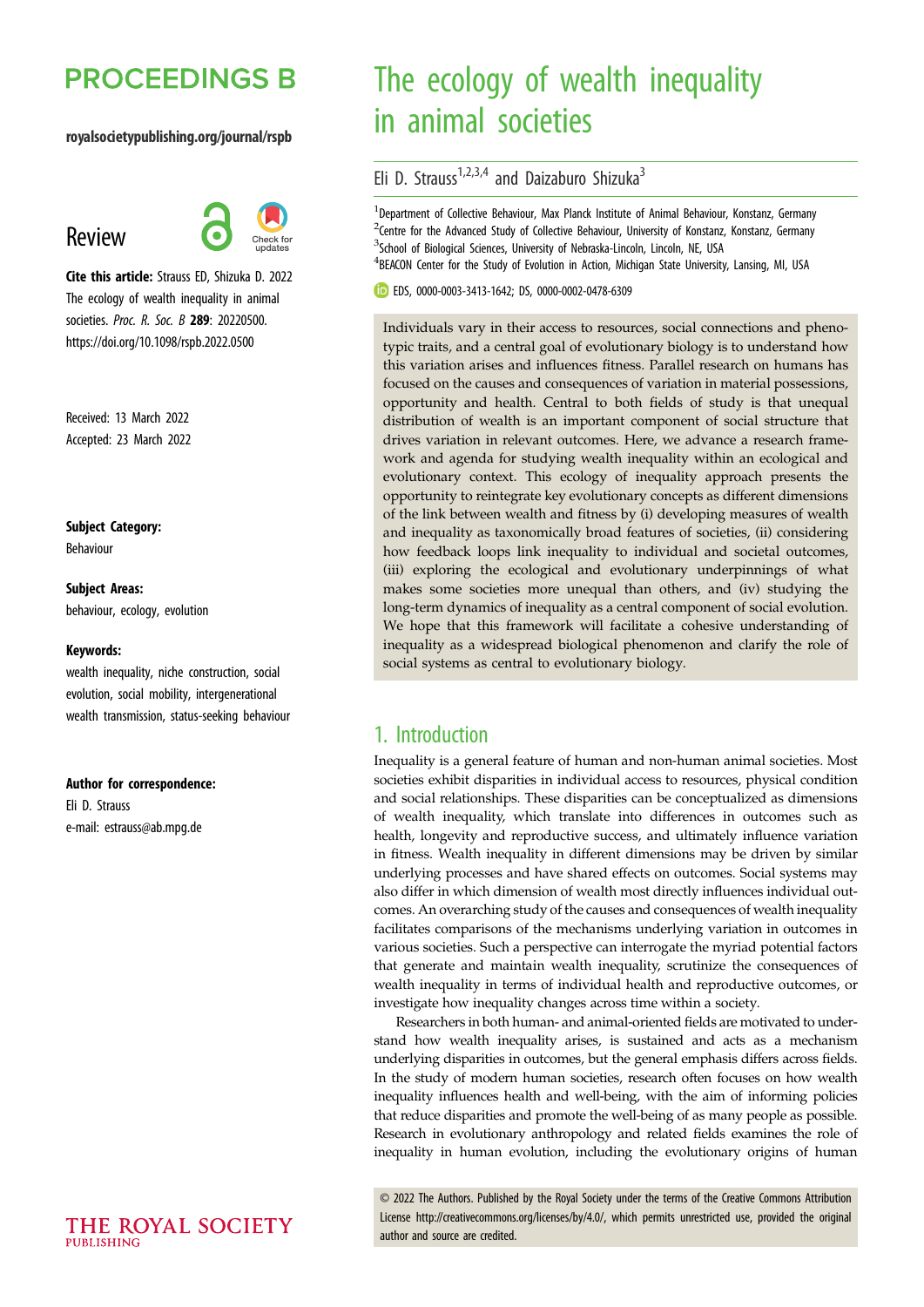societies and the effects of inequality on fitness in humans [\[1](#page-6-0)–[7](#page-7-0)]. In studies of animal societies, the focus often takes an explicitly evolutionary biology perspective, focusing on wealth inequality as a mechanism that generates variation in fitness.

Wealth, inequality and their influences on fitness variation have been considered in different contexts within the fields of evolution and ecology. For instance, a century of work has explored how networks of dominance relationships arise from interactions among group-mates and influence social structure and fitness-related outcomes [\[8](#page-7-0)]. Sexual selection theory addresses the causes and consequences of inequality in mating success [\[9\]](#page-7-0), and studies of reproductive skew examine behavioural constraints on inequality in reproduction [\[10,11](#page-7-0)]. Research into collective decision-making explores the causes and consequences of inequality in behavioural decisions [\[12](#page-7-0)–[14](#page-7-0)]. Woven into these subfields are theories of kin selection and multilevel selection, which seek to identify how individual wealth influences the indirect fitness of other individuals, and how inequalities within and between groups influence evolution. Thus, much work on social evolution has concerned itself with the causes and consequences of wealth inequality, albeit without explicitly referring to the parallel concepts of wealth and inequality that human-oriented fields have more thoroughly explored. Notable exceptions are work on privatization and property by Strassman & Queller [\[15\]](#page-7-0) and intergenerational wealth transfer by Smith et al. [\[16\]](#page-7-0). In this paper, we expand on this prior work to provide a more overarching review of the concepts of wealth and inequality in animal societies, and explore how wealth inequality can be a source of social selection [[17](#page-7-0)–[19\]](#page-7-0).

Here we present a research agenda for studying wealth inequality within an ecological and evolutionary context. We synthesize concepts, questions and empirical insights from research in animals and humans to investigate the ecological and evolutionary implications of inequality. We show that this 'ecology of wealth inequality' approach presents the opportunity to clarify the role of social systems as central to evolutionary biology, and to reintegrate key evolutionary concepts that have often been perceived as alternatives (e.g. trait evolution, niche construction, extended phenotypes) as different dimensions of the wealth–fitness relationship. We identify four key opportunities in the ecological study of inequality: (i) developing measures of wealth and inequality as taxonomically broad features of societies, (ii) considering how feedback loops link inequality to individual and societal outcomes, (iii) exploring the ecological and evolutionary underpinnings of what makes some societies more unequal than others, and (iv) studying the long-term dynamics of inequality as a central component of social evolution. In each section, we review existing work and highlight areas requiring additional empirical and theoretical attention. We aim to motivate a cohesive interdisciplinary approach to understanding inequality as a widespread and diverse biological phenomenon.

## 2. What are wealth and inequality in animal societies?

Non-humans do not have bank accounts, so how can they be wealthy? Economists and evolutionary anthropologists have long known that wealth can take many forms [\[20,21](#page-7-0)]. Wealth manifests in many currencies, or quantities of attributes or possessions that impact an individual's access to

'valued goods and services' [[22\]](#page-7-0). Although the currencies of wealth are numerous, they can be pooled into three superseding categories (here 'aspects'; [figure 1,](#page-3-0) top left) [[4,22](#page-7-0),[23\]](#page-7-0). Material wealth denotes extrasomatic currencies such as money, land or livestock. Relational wealth consists of social connections, often measured as ties in a network of relevant social interactions or relationships such as food sharing, prestige or cooperative hunting. Finally, embodied wealth refers to attributes of individuals, such as size, strength or knowledge.

This framework reveals how animal societies are also structured by multiple dimensions of wealth. These same three aspects—material, relational and embodied wealth—are key elements of animal societies and map clearly onto established concepts in ecology and evolution, such as constructed/ defended niches, social niches and phenotypic traits. Material wealth currencies include defendable resources such as food items, nest sites and territories, as well as 'constructed' resources such as food caches, shelters and nest decorations [[15,16\]](#page-7-0). For instance, material wealth is prominent in acorn woodpeckers (Melanerpes formicivorus), which invest heavily both in granary construction (the work of generations of woodpeckers) and in the collection and storage of acorns within the granary [\[24](#page-7-0)]. Material wealth may also take the form of empty snail shells occupied by hermit crabs (Pagurus longicarpus) resources that are unequally distributed in quality and directly affect fitness outcomes [[25\]](#page-7-0). Relational wealth describes an individual's social niche [[26](#page-7-0)], encompassing social relationships and interactions such as grooming, huddling or dominance. Considerable evidence points to the impact that relational wealth has in human and non-human animal societies [[6,27,28](#page-7-0)]. For example, social alliances influence rank and fitness in spotted hyenas (Crocuta crocuta) [[29\]](#page-7-0). Embodied wealth is made up of phenotypic currencies such as body size, fat reserves, sperm quality, ornament size, display quality or information. Classic examples of embodied wealth are condition-dependent signals, such as the male house-finch's (Carpodacus mexicanus) bright red plumage [[30\]](#page-7-0). These different aspects of wealth operate concurrently, and biological market theory provides a framework for understanding exchanges in a wealth of different currencies [\[31\]](#page-7-0).

Wealth inequality describes the spread and skewness of distributions of wealth ([figure 1,](#page-3-0) centre circle) in these different dimensions [\(box 1](#page-3-0)). The scale at which inequality is assessed can be tuned flexibly according to the question and the study species. For instance, one can measure inequality among individuals in a society or social group, or among individuals in a population consisting of multiple social groups. When wealth operates at the group level (e.g. group territories, shared food caches), wealth inequality among groups can be assessed at the population level.

There is broad consensus in evolutionary theory that material and relational wealth (i.e. constructed and social niches) can influence fitness, drive adaptation and contribute to evolutionary change [[44](#page-7-0)]. Existing biological concepts also describe the transmission of wealth across generations via mechanisms of genetic and epigenetic inheritance, ecological inheritance [\[45\]](#page-7-0) and social inheritance [[46\]](#page-7-0). Intergenerational transmission of wealth may affect 'privilege' as a source of inequality in animal societies [\[16\]](#page-7-0). Exploring evolutionary themes such as niche construction and social inheritance from the lens of wealth inequality could provide clarity to debates on how to integrate these dynamics in evolutionary theory [[47,48](#page-7-0)]. Specifically, we argue that the patterns of distribution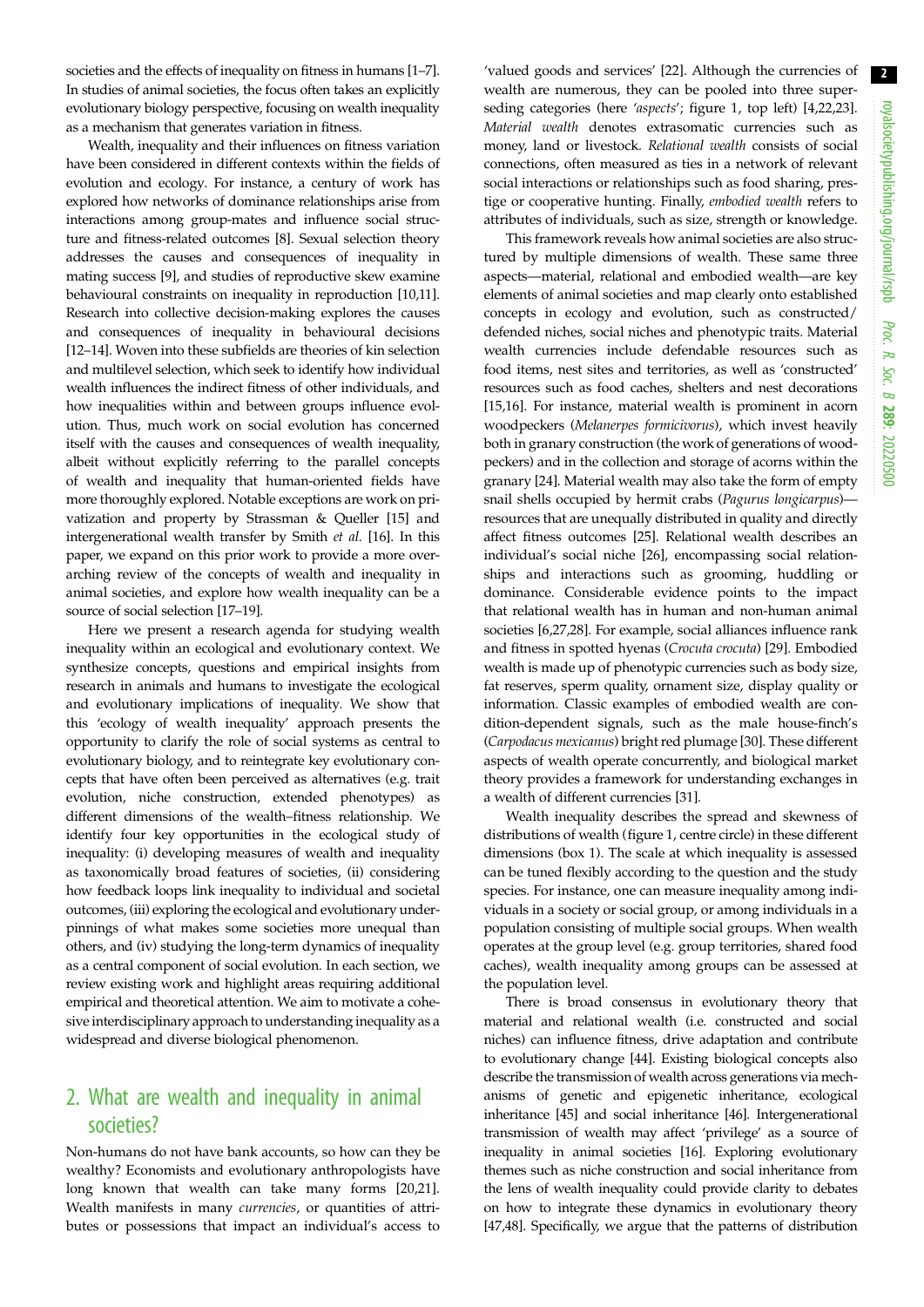<span id="page-3-0"></span>

Figure 1. A schematic of the ecology of inequality. Centre circle: inequality describes the distribution of wealth among individuals, which can be measured using metrics borrowed from economics (box 1). Top left: wealth is taxonomically broad and occurs in many currencies, grouped into three aspects. Top right: inequality emerges from individual wealth through bottom-up causation and has a top-down influence on individual outcomes, both directly and via its effects on group outcomes. These effects are independent of the effects of wealth, but can feed back to influence wealth and inequality. Bottom left: multiple ecological (e.g. food/ water distribution) and behavioural (e.g. wealth inheritance) processes are hypothesized to influence the amount of inequality in societies, but it is less clear at what scale this influence occurs or to what degree these processes operate across species. Bottom right: inequality is dynamic. Active and passive processes produce changes in wealth within an individual's lifetime and across generations, leading to typical wealth trajectories over the lifespan. The amount, timing and direction of wealth trajectories are expected to exert selection on individuals to optimize their experienced costs and benefits of sociality. (Online version in colour.)

#### Box 1. Measuring inequality.

Here, we provide a brief introduction to the methods for measuring inequality, intended to introduce the reader to what is an extensive body of literature in economics. Distributions can differ from pure equality in numerous ways [\[32](#page-7-0)–[35\]](#page-7-0). When empirical wealth distributions are well described by the functional form of one or more distributions, inequality can be described analytically via the parameters specifying the distribution [[36\]](#page-7-0). Alternatively, inequality can be measured by summarizing the amount of wealth held by individuals in a certain quantile (e.g. the proportion of total wealth held by the wealthiest 10% [\[37](#page-7-0)]) or by comparing the wealth of individuals in different quantiles. Finally, 'index' approaches summarize inequality into a single numerical index. The Gini index is the most commonly used metric of inequality, and although most often applied to income, it has also been used to study inequality in distributions of monetary wealth [\[38](#page-7-0)], land ownership [[23\]](#page-7-0), faculty production by universities [[39\]](#page-7-0), body size [[40\]](#page-7-0), plant sizes [[41\]](#page-7-0) and hermit crab shell sizes [\[25](#page-7-0)]. Because a single parameter cannot fully summarize the shape of a distribution, different indices are sensitive to different features of unequal distributions, so caution is warranted when indices disagree [\[32](#page-7-0)]. Finally, it is important to note that most of these methods were developed to describe inequality in large nation-states, and methodological challenges remain to facilitate comparative approaches to inequality in smaller societies such as those found in non-human systems [\[34,35](#page-7-0),[42,43](#page-7-0)].

of each aspect of wealth matter, and understanding the structural properties of wealth inequality is key to evolution. For example, niche construction may play a key role in evolution only when the intergenerational transmission of material wealth fundamentally alters how fitness is related to embodied aspects of wealth.

## 3. What are the consequences of inequality?

Inequality can influence outcomes for individuals directly or by impacting group outcomes (figure 1, top right). There is a long history of sociological research describing different types of effects of wealth inequality (reviewed in [[49\]](#page-7-0)). Most directly, variation in individual wealth may translate into variation in outcomes, and such effects may be linear or nonlinear. From an evolutionary ecology perspective, simple effects of wealth on fitness represent selection on various aspects of wealth, such as traits (embodied wealth), resource acquisition and defence (material wealth), or social behaviour (relational wealth). However, sociological approaches to wealth inequality also reveal other effects that may be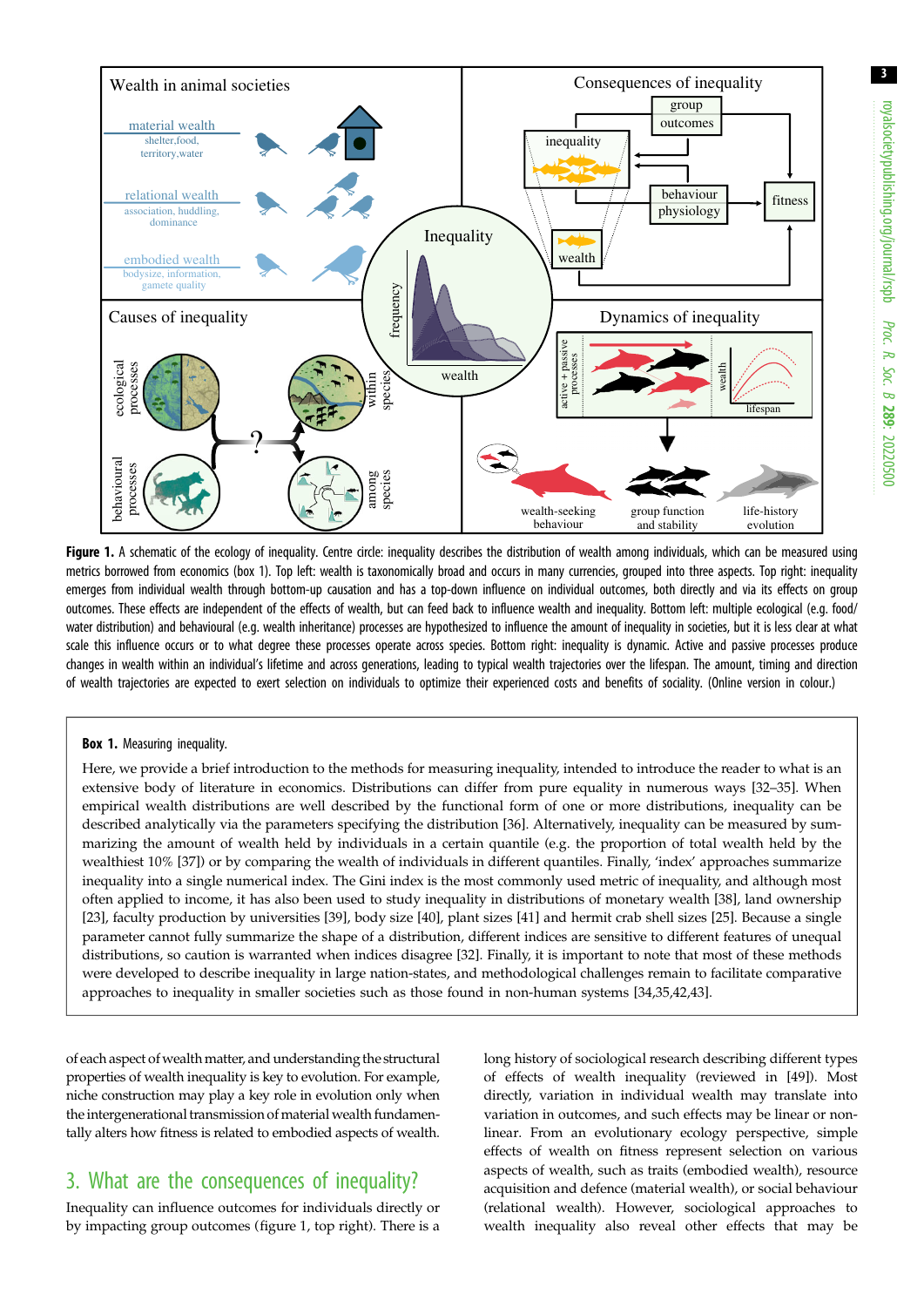relevant to non-human societies. On top of simple wealth effects on outcomes, individuals are influenced by inequality in the distribution of wealth such that two equally wealthy individuals living in societies with different levels of wealth inequality might experience divergent outcomes. Here, we highlight three such effects: (i) the overall level of inequality at the group or society level may have effects beyond an individual's wealth; (ii) behavioural responses to inequality, and (iii) effects of inequality on group persistence or collective action.

Wealth and wealth inequality impact individual health and well-being [\[28,50](#page-7-0)–[52](#page-7-0)]. In humans, more unequal societies are often associated with negative individual and societal outcomes [\[53](#page-7-0)[,54](#page-8-0)]. An evolutionary comparison across primates, including humans, reveals that life-expectancy increases with lifespan equality, further indicating that inequality covaries with individual outcomes [\[55\]](#page-8-0). Inequality negatively impacts health and well-being through behavioural changes [\[56](#page-8-0)] or psychosocial stress [\[57\]](#page-8-0). In humans, inequality-induced stress is more extreme in societies that are more unequal, even for individuals of high social status [[58](#page-8-0)]. Status-induced stress can affect both low- and high-wealth individuals, and who experiences most stress can depend on the dynamics of the social system [\[51](#page-7-0)[,59,60](#page-8-0)]. Overall, widespread association between wealth inequality and individual outcomes supports the hypothesis that living in the context of wealth inequality is a 'fundamental cause' of a suite of negative outcomes [\[28,](#page-7-0)[56,61\]](#page-8-0).

Individuals attend to inequality within their societies and alter their behaviours accordingly. Experiments in primates, corvids and domestic dogs suggest that the perceived value of a resource is influenced by an individual's observations of the value of the resources their group-mates receive [\[62](#page-8-0)]. Individuals often then alter their social behaviour, for example by punishing individuals that receive the higher valued resource [\[63](#page-8-0)]. Similarly, subordinate queens of Polistes fuscatus wasps greatly increase aggression towards dominants when they perceive that dominants are claiming too unequal a share of reproduction [\[64](#page-8-0)]. In humans, an individual's wealth influences their perceptions about the degree of inequality in society [[65\]](#page-8-0) and their status-seeking behaviour [\[66](#page-8-0)]. In many species, individuals use social information about their status relative to their competitors when making decisions about how and with whom to compete [[67\]](#page-8-0). In sum, intra-group competition and inequality are linked by a feedback loop involving individual perception of their own social status, the social status of others and the amount of inequality in the group. To understand this feedback loop, we should continue to explore how individuals perceive inequality, and how their response to inequality affects social structure. Systems where signals of wealth can be manipulated independently of actual wealth provide a means to experimentally manipulate perceived inequality.

Inequality can influence group outcomes such as group persistence and collective action. Reproductive skew theory [\[10](#page-7-0),[11](#page-7-0)] addresses how inequality in reproduction can affect the productivity or persistence of the group. Inequality can also influence a group's ability to cooperate or achieve collective action. In cooperation experiments with chimpanzees (Pan troglodytes), bonobos (Pan paniscus) and cotton-top tamarins (Saguinus oedipus), evidence suggests that species that divide the rewards of cooperation more equally are more likely to show cooperative behaviour [[68,69\]](#page-8-0). Theoretical and empirical studies of collective action problems (e.g. public goods game) suggest that inequality has complex and often unpredictable effects on cooperative behaviour [[70](#page-8-0)–[77](#page-8-0)]. However, a rough pattern emerges in the literature suggesting that the effect of inequality on cooperation might depend on the type of wealth under consideration. In studies where individuals vary in the resources they can invest in cooperation (i.e. material wealth), inequality typically reduces cooperation [\[70](#page-8-0)–[72\]](#page-8-0). However, inequality in social influence can promote cooperation by eliminating free-riders and overcoming coordination challenges [\[73](#page-8-0)–[77\]](#page-8-0). Other evidence suggests that inequality can influence group outcomes by improving or impeding the function of groups, for instance by altering costs of coordination, resilience to variable environmental conditions, or ability to compete with other groups [[73,75,78,79\]](#page-8-0). For example, burying beetles (Nicrophorus nepalensis) invest more in cooperation in the face of interspecific competitors [\[80](#page-8-0)]. A complex relationship between inequality and environment may explain global patterns in the evolution of cooperation: in both Polistes wasps and cooperatively breeding birds, the evolution of cooperative groups is associated with the environmental conditions that may increase the need for collective action (e.g. unpredictable environments: [[81](#page-8-0)–[83](#page-8-0)]). Overall, the complex results from theoretical studies suggest a need for empirical work on the links between inequality, individual outcomes and group function in animal systems.

### 4. What are the causes of inequality?

Multiple behavioural and ecological processes have been hypothesized to influence the amount of wealth inequality within societies, but the extent to which these mechanisms explain variation within versus among species is not fully clear [\(figure 1](#page-3-0), bottom left). Some aspects of inequality seem to be relatively flexible, whereas others are more constrained. For example, in a population of olive baboons (Papio anubis) in Kenya, a mass mortality event prompted a long-term shift towards a more tolerant society with more equally distributed stress burdens, perhaps as a result of the death of the individuals that competed most intensely for high status [[84\]](#page-8-0). However, a comparative network motif analysis of dominance hierarchies across many species suggests strong constraints on their structure related to transitivity of dominance relations [\[85](#page-8-0)]. Furthermore, in macaques, a suite of behaviours related to inequality in within-group conflict covary across species, producing macaque societies with different 'social styles' and suggesting potential phylogenetic constraints on wealth inequality [[86,87](#page-8-0)]. More longitudinal and phylogenetic studies will be crucial to advance our understanding of plasticity and constraint in inequality across species.

What behavioural and ecological mechanisms influence variation in inequality within and among species? Ecological conditions—such as the patchiness, density and defensibility of resources—have long been hypothesized as a driver of material wealth inequality [\[1,2](#page-6-0),[9](#page-7-0)[,88](#page-8-0)] (but see [\[89](#page-8-0),[90\]](#page-8-0)). Additionally, inequality may be influenced by behavioural traits such as levelling coalitions used to control would-be dominants [\[91\]](#page-8-0), aversion to unequal payoffs [\[62](#page-8-0)], preferences regarding perceived inequality [\[92](#page-8-0)], status-seeking behaviour [[93\]](#page-8-0), visibility of wealth [[94\]](#page-8-0) and cognitive processes relating to social competition [[67\]](#page-8-0). Individuals can actively suppress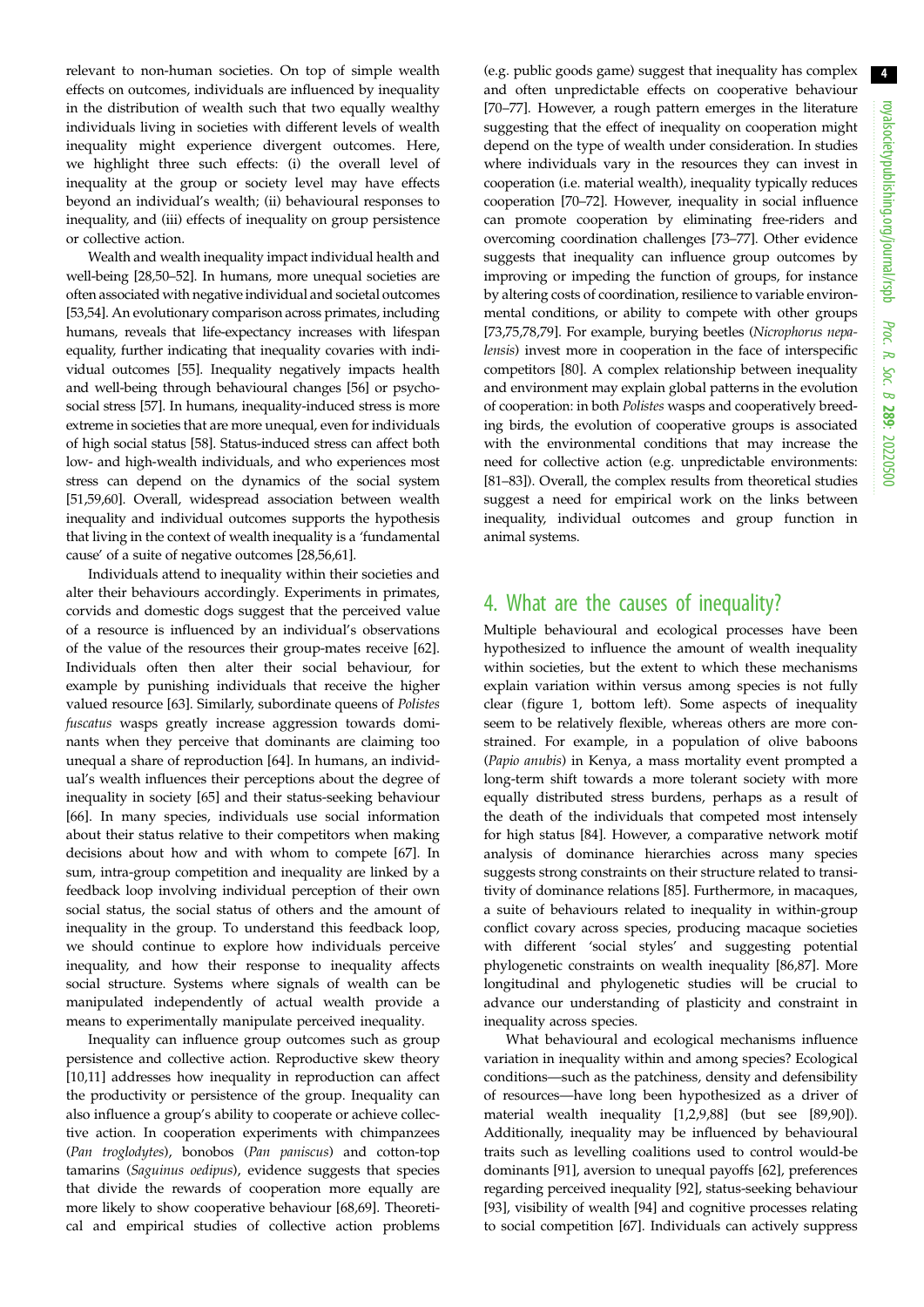the wealth of others, as is seen in growth suppression by many fish [\[95](#page-8-0)] or the interruption of social bond formation in ravens (Corvus corax) [[96\]](#page-8-0), or subordinates may voluntarily reduce their own wealth to avoid conflict with group members [[97\]](#page-8-0). Self-reinforcing dynamics—where 'rich-get-richer' feedbacks lead wealthy individuals to gain more wealth can also influence the amount of inequality in societies [[98\]](#page-8-0) (see §5). Finally, these behavioural and ecological mechanisms interact. For example, the evolution of male coalitions in primates is explained by resource defensibility [\[99](#page-8-0)], and in vulturine guineafowl (Acryllium vulturinum), monopolization of clumped resources by dominants can lead to more egalitarian group movement decision-making [\[13](#page-7-0)].

Although drivers of inequality may differ among species or wealth aspects, some hypothesized causes of inequality are expected to operate across contexts. For example, the social transfer of wealth is one hypothesized driver of inequality that is likely to operate widely [\[3,](#page-6-0)[4](#page-7-0),[16](#page-7-0)]. In a broad survey of human societies with diverse production systems, the increased fidelity of intergenerational transmission of wealth was associated with more extreme inequality [[4,22](#page-7-0)]. In nonhuman animals, social inheritance of territory [\[100,101](#page-8-0)], knowledge [\[102,103](#page-9-0)], social relationships [[46\]](#page-7-0) and food caches [[24\]](#page-7-0) could provide ample contexts in which to test this hypothesis in diverse systems [\[16](#page-7-0)]. For instance, the social inheritance of dominance status in spotted hyenas and Old-World primates may drive inequality in dominance among lineages [[29\]](#page-7-0). In fact, the widespread transmission of wealth across generations points to the evolutionary importance of non-genetic inheritance [\[45](#page-7-0)] and selection in response to multigenerational processes [\[104\]](#page-9-0). Another broadly operating hypothesized driver of inequality is intergroup conflict. When unequal groups are more effective or willing competitors, selection for success in intergroup conflicts can lead to increased withingroup inequality in influence during collective action [\[79](#page-8-0)[,105,106](#page-9-0)], and these leaders can also use their influence to increase inequality in other dimensions of wealth [\[107](#page-9-0)]. Here there is potential for positive feedback when the individuals that benefit most from intergroup conflict are also effective initiators of these conflicts, as seen in humans and banded mongoose (Mungos mungo) [\[108,109](#page-9-0)]. Finally, environmental stressors arising from climate change are expected to impact many species, highlighting another potentially broadly acting driver of inequality that we need to better understand. Studying shared processes influencing inequality in diverse wealth currencies and species is key to understanding the evolution of inequality and its role in societies.

## 5. How does inequality change over time?

Inequality is dynamic: neither the level of inequality nor an individual's wealth is fixed, and both can change over short or long timescales [\(figure 1](#page-3-0), bottom right). One avenue for understanding these dynamics is through the economic concept of social mobility, which describes the dynamics of wealth measured at the individual or lineage level. Aggregating these measures across members of a social group reveals the society-level tendency for individuals or lineages to gain or lose wealth over time, producing more rigid or fluid societies. By integrating over time, social mobility mediates the link between inequality measured at a given time point and the processes or outcomes occurring over individual lifetimes.

Social mobility can vary in the timescale at which it occurs and the processes by which it arises. Intra- and intergenerational mobility classify the generational scale at which mobility occurs. Intragenerational mobility describes the degree to which individual wealth changes, producing wealth trajectories over the lifespan. Intergenerational mobility refers to the change in wealth within lineages across generations and is the type of social mobility most often studied in humans [[110](#page-9-0)–[112](#page-9-0)]. Examining the correlation between parents' and offspring's wealth provides an empirical measure of the extent to which an individual's position in society is malleable versus predetermined [[113\]](#page-9-0). Increasingly, researchers are expanding the study of intergenerational mobility to include multigenerational effects, such as the effects of grandparents or other more distant kin [[114,115](#page-9-0)].

Processes influencing social mobility can be active or passive: active mobility occurs when an individual's wealth changes with respect to their group-mates by reversing the wealth-ordering of individuals, whereas passive mobility occurs as a result of demographic processes such as births and deaths [[116\]](#page-9-0). These demographic processes frequently produce gradual changes that have direct and indirect effects on social structure by removing and replacing individuals and altering existing social relationships [[117](#page-9-0)]. In some cases, demographic changes can push societies over tipping points, or precipitous shifts in social structure that can show hysteresis [[118\]](#page-9-0). Revolutions [[119\]](#page-9-0), mass mortality [[84](#page-8-0),[119,120](#page-9-0)], group fissions [\[121](#page-9-0)], the arrival or loss of certain individuals [[122](#page-9-0)–[124\]](#page-9-0) and expulsions of group members [[125](#page-9-0)] are examples of active and passive processes that could produce precipitous changes. For instance, social perturbation experiments in captive fish, primates and mice demonstrate how removal of high-status individuals can lead to rapid behavioural, physiological and cognitive changes in other individuals [[122](#page-9-0)–[124\]](#page-9-0).

The long-term additive combination of social mobility produces long-run inequality, which describes equilibrium patterns of inequality around which a society fluctuates [\[37](#page-7-0)[,126\]](#page-9-0), assuming such an equilibrium state exists. Understanding where a society sits relative to its expected equilibrium state will require long-term studies in the order of multiple generations. In turn, such work creates opportunities for exploring the forces that lead societies to deviate from or return to their equilibria. This long-run perspective could help us understand when and why societies may have distinctively low social mobility, leading to 'durable' inequality [\[127](#page-9-0)], or inequality that persists across individuals, time or generations [\[1\]](#page-6-0). Durable inequality can give rise to social classes, where individuals of different classes form social networks with different structures, face different mortality sources and cope differently with stressful conditions [[60,](#page-8-0)[128](#page-9-0),[129\]](#page-9-0). One process producing durable inequality is self-reinforcing dynamics, where already wealthy individuals accrue disproportionately greater wealth [[130](#page-9-0)–[133\]](#page-9-0). Preferential attachment and 'richclub effect' models of social relationships demonstrate how relational wealth can show such self-reinforcing dynamics [[134,135\]](#page-9-0). Frequency-dependent or fluctuating selection may be a counterforce that inhibits the buildup of durable inequality by altering fitness landscapes [[136](#page-9-0)].

Patterns of social mobility may influence the evolution of a wide suite of behavioural strategies such as tolerance and wealth-seeking behaviour, as well as life-history traits related to pace of life ([figure 1](#page-3-0), bottom right). When upward intragenerational mobility is achieved through active processes,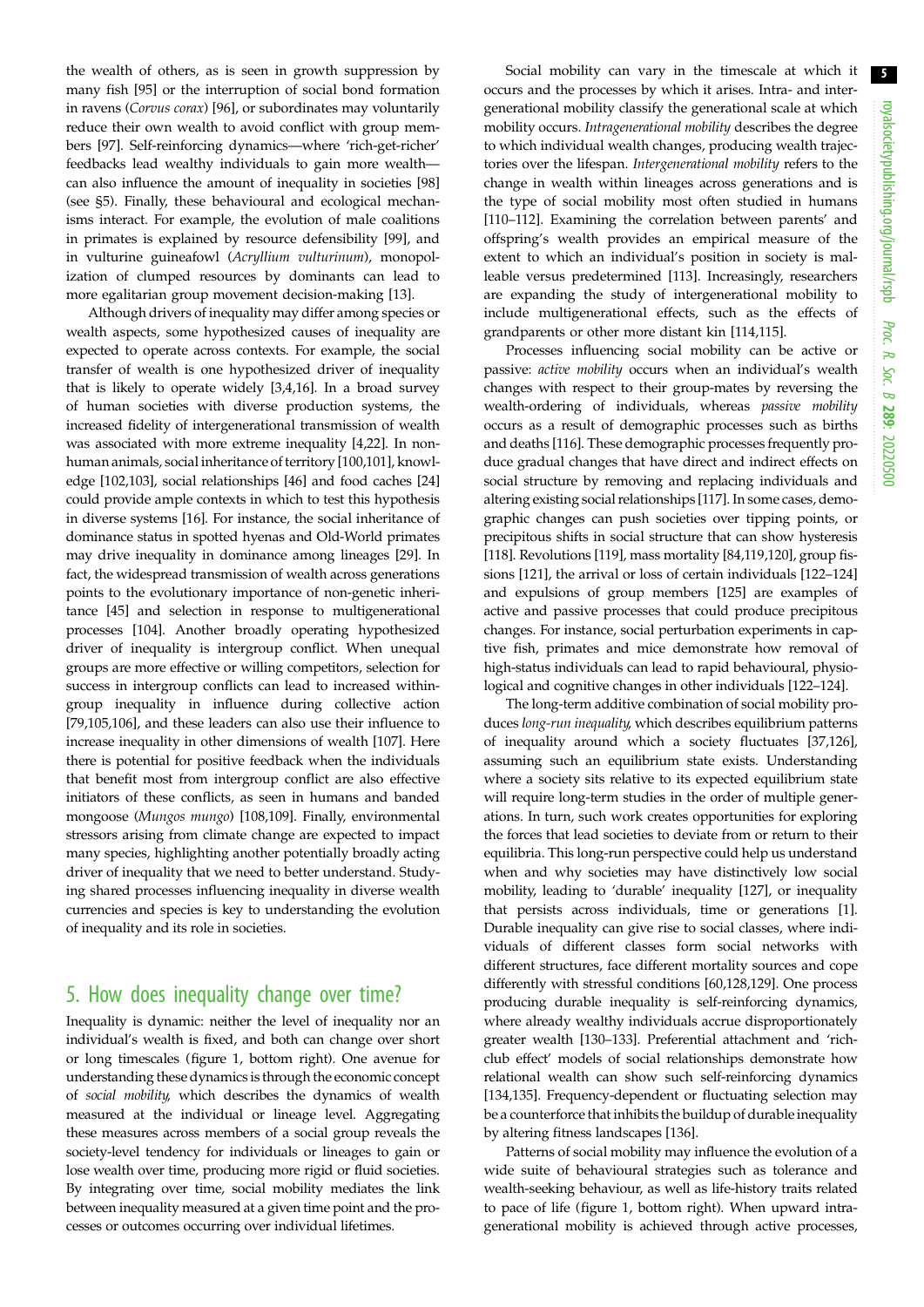<span id="page-6-0"></span>selection is expected to favour individuals that challenge their group-mates, whereas conflict avoidance and tolerance should be favoured in species where upward intragenerational mobility is achieved through passive processes (e.g. social queuing; [\[137\]](#page-9-0)). Low intergenerational mobility is expected to amplify selection on traits related to intragenerational mobility, as any changes within a generation are likely to persist and influence future generations. This hypothesized selection driven by social mobility reflects ways in which patterns in the dynamics of social structure can feed back to influence the evolution of individual traits [[138\]](#page-9-0), including life-history traits.

Contrasting hypotheses about the influence of social mobility on the stability of social groups highlights potential tradeoffs in the evolution of social structure. On the one hand, some have suggested that upward social mobility is crucial for long-term group stability, as individuals are expected to leave societies where they have no opportunity for wealth acquisition [\[126\]](#page-9-0). This pattern of upward mobility is prominent in societies where individuals 'queue' for wealth, such as in long-tailed manakins (Chiroxiphia linearis) [\[139\]](#page-9-0), where individuals move up the queue through passive processes (e.g. death of wealthier individuals) [[137,139,140](#page-9-0)]. By contrast, overly frequent active mobility can cause social instability, which is associated with negative consequences for individuals and societies [[51,](#page-7-0)[141](#page-9-0)–[143\]](#page-9-0). These contrasting perspectives emphasize the need for theoretical and empirical work that generates and tests hypotheses about the link between social mobility and the functioning of societies in diverse species.

#### 6. Conclusion and future directions

A key question in ecology and evolution is how the structure of groups arises and impacts the individuals that compose them [[138](#page-9-0)]. Inequality in the distribution of wealth—be it relational, material or embodied—is a group-level feature that is hypothesized to impact individual and group outcomes. Here we coalesce disparate studies of inequality in biological systems into a research framework addressing inequality across ecological and evolutionary contexts and identify three overarching research foci.

First, how does inequality impact individuals beyond the simple effects of individual wealth? Evidence suggests that individuals attend to the amount of inequality within their societies, and that inequality per se may have adverse effects for individuals. Here, theoretical work has outpaced empirical work, and examining the impacts of inequality on individual and group outcomes in non-human systems will be fruitful. Experimental studies of inequality in laboratory populations is a promising tool for disentangling the effects of inequality from the effects of wealth. The recent surge in work on social dimensions of health and lifespan in nonhuman animals promises to shed light on potential avenues by which inequality influences fitness [\[28](#page-7-0)].

A second broad aim of the ecology of inequality is to understand the forces that cause inequality, both in the short term and at evolutionary timescales. Some aspects of inequality can be plastic—even sensitive to the behaviour of a single individual—whereas other aspects of inequality are evolutionarily constrained. The interplay between behavioural processes and environmental conditions (e.g. resource scarcity and competition) fundamentally shapes wealth inequality. Biogeographical and phylogenetic approaches may be useful here for identifying ecological and evolutionary patterns in wealth inequality at a global scale. Finally, feedback loops operating across species and types of wealth might explain why inequality is such a common feature of societies across the animal kingdom.

Third, it is crucial to take a dynamical perspective on inequality to understand selection on individual traits, long-term patterns in inequality, and the stability and persistence of groups. Social mobility—or changes in wealth—can occur owing to various processes and at different timescales, leading to higher-order patterns in inequality among individuals and their descendants, such as social classes or family dynasties. However, very little is known about the existence or implications of these higher-order patterns in inequality in non-human systems. Long-term studies that track groups and their constituents over multiple generations are uniquely situated to address this knowledge gap. Furthermore, we call for theoretical models that explore how lifetime patterns of social mobility impact the evolution of life-history traits and wealth-seeking behaviour.

Inequality is a curiously widespread feature of societies. The framework presented here offers a way forward for exploring the causes of inequality, its impacts on individuals and its role in social evolution. The framework allows inequality to be understood in specific contexts while also providing a means for comparative insight and the identification of general features of inequality operating across species and dimensions of wealth. This approach at once strengthens biological and sociological fields by integrating perspectives and facilitating the exchange of ideas, paving the way for new insights into ecological and evolutionary forces impacting social organisms.

Data accessibility. This article has no additional data.

Authors' contributions. E.D.S.: conceptualization, writing—original draft, and writing—review and editing; D.S.: conceptualization, writing original draft, and writing—review and editing.

Both authors gave final approval for publication and agreed to be held accountable for the work performed herein.

Conflict of interest declaration. We declare we have no competing interests. Funding. This work was supported by the University of Nebraska-Lincoln Population Biology Program of Excellence, NSF Grant OIA 0939454 via 'BEACON: an NSF Center for the Study of Evolution in Action', and the Alexander von Humboldt Foundation.

Acknowledgements. Thanks to Monique Borgerhoff Mulder, Mauricio Cantor, Danai Papageorgiou, members of the UNL School of Biological Sciences Behaviour Group, three anonymous reviewers and the reviews editor, Innes Cuthill, for helpful comments on prior versions of this manuscript.

#### **References**

- 1. Mattison SM, Smith EA, Shenk MK, Cochrane EE. 2016 The evolution of inequality. Evol. Anthropol. Issues News Rev. 25, 184–199. [\(doi:10.1002/evan.21491\)](http://dx.doi.org/10.1002/evan.21491)
- 2. Haynie HJ et al. 2021 Pathways to social inequality. Evol. Hum. Sci. 3, e35. [\(doi:10.1017/ehs.](https://doi.org/10.1017/ehs.2021.32) [2021.32\)](https://doi.org/10.1017/ehs.2021.32)
- 3. Shennan S. 2011 Property and wealth inequality as cultural niche construction. Phil. Trans. R. Soc. B 366, 918–926. [\(doi:10.1098/rstb.2010.0309\)](https://doi.org/10.1098/rstb.2010.0309)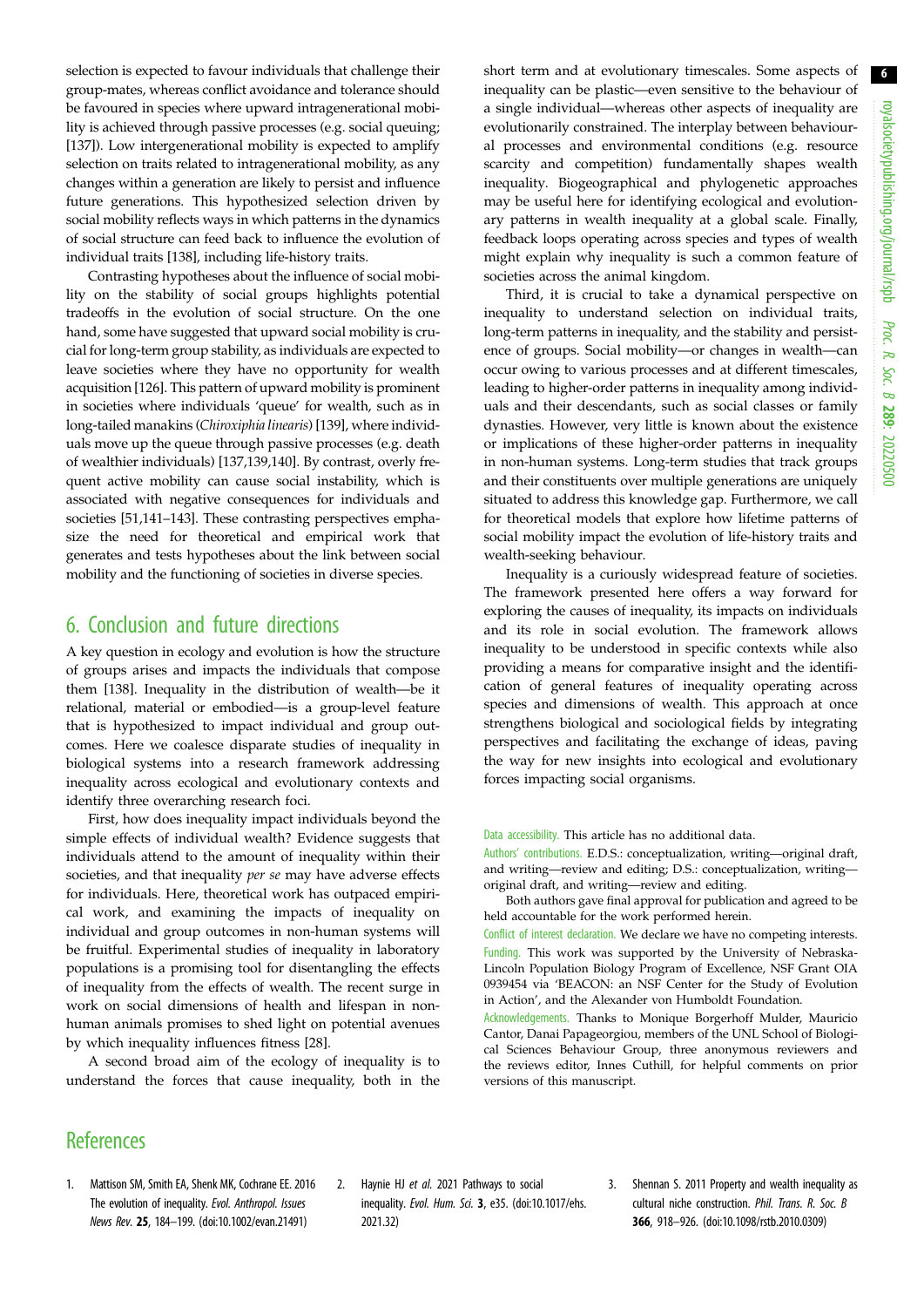- <span id="page-7-0"></span>4. Borgerhoff Mulder M et al. 2009 Intergenerational wealth transmission and the dynamics of inequality in small-scale societies. Science 326, 682–688. [\(doi:10.1126/science.1178336\)](https://doi.org/10.1126/science.1178336)
- 5. Kaplan HS, Hooper PL, Gurven M. 2009 The evolutionary and ecological roots of human social organization. Phil. Trans. R. Soc. B 364, 3289–3299. [\(doi:10.1098/rstb.2009.0115\)](https://doi.org/10.1098/rstb.2009.0115)
- 6. Von Rueden CR, Jaeggi AV. 2016 Men's status and reproductive success in 33 nonindustrial societies: effects of subsistence, marriage system, and reproductive strategy. Proc. Natl Acad. Sci. USA 113, 10 824–10 829. ([doi:10.1073/pnas.1606800113\)](https://doi.org/10.1073/pnas.1606800113)
- 7. Gintis H, van Schaik C, Boehm C. 2015 Zoon politikon: the evolutionary origins of human political systems. Curr. Anthropol. 56, 327–353. [\(doi:10.1086/681217](http://dx.doi.org/10.1086/681217))
- 8. Strauss ED, Curley JP, Shizuka D, Hobson EA. 2022 The centennial of the pecking order: current state and future prospects for the study of dominance hierarchies. Phil. Trans. R. Soc. Lond. B 377, 20200432. ([doi:10.1098/rstb.2020.0432](https://doi.org/10.1098/rstb.2020.0432))
- 9. Emlen ST, Oring LW. 1977 Ecology, sexual selection, and the evolution of mating systems. Science 197, 215–223. ([doi:10.1126/science.327542\)](http://dx.doi.org/10.1126/science.327542)
- 10. Vehrencamp SL. 1983 A model for the evolution of despotic versus egalitarian societies. Anim. Behav. 31, 667–682. ([doi:10.1016/S0003-3472\(83\)](http://dx.doi.org/10.1016/S0003-3472(83)80222-X) [80222-X\)](http://dx.doi.org/10.1016/S0003-3472(83)80222-X)
- 11. Clutton-Brock TH. 1998 Reproductive skew, concessions and limited control. Trends Ecol. Evol. 13, 288–292. [\(doi:10.1016/S0169-](http://dx.doi.org/10.1016/S0169-5347(98)01402-5) [5347\(98\)01402-5\)](http://dx.doi.org/10.1016/S0169-5347(98)01402-5)
- 12. Strandburg-Peshkin A, Farine DR, Couzin ID, Crofoot MC. 2015 Shared decision-making drives collective movement in wild baboons. Science 348, 1358–1361. [\(doi:10.1126/science.aaa5099](http://dx.doi.org/10.1126/science.aaa5099))
- 13. Papageorgiou D, Farine DR. 2020 Shared decisionmaking allows subordinates to lead when dominants monopolize resources. Sci. Adv. 6, eaba5881. ([doi:10.1126/sciadv.aba5881\)](https://doi.org/10.1126/sciadv.aba5881)
- 14. Conradt L, Roper TJ. 2005 Consensus decision making in animals. Trends Ecol. Evol. 20, 449–456. [\(doi:10.1016/j.tree.2005.05.008](http://dx.doi.org/10.1016/j.tree.2005.05.008))
- 15. Strassmann JE, Queller DC. 2014 Privatization and property in biology. Anim. Behav. 92, 305–311. [\(doi:10.1016/j.anbehav.2014.02.011\)](http://dx.doi.org/10.1016/j.anbehav.2014.02.011)
- 16. Smith JE, Natterson-Horowitz B, Alfaro ME. 2022 The nature of privilege: intergenerational wealth in animal societies. Behav. Ecol. 33, 1–6. ([doi:10.1093/](https://doi.org/10.1093/beheco/arab137) [beheco/arab137](https://doi.org/10.1093/beheco/arab137))
- 17. Wolf JB, Brodie ED, Moore AJ. 1999 Interacting phenotypes and the evolutionary process. II. Selection resulting from social interactions. Am. Nat. 153, 254–266. ([doi:10.1086/303168](http://dx.doi.org/10.1086/303168))
- 18. McGlothlin JW, Moore AJ, Wolf JB, Brodie III ED. 2010 Interacting phenotypes and the evolutionary process. III. Social evolution. Evolution 64. 2558–2574. [\(doi:10.1111/j.1558-5646.2010.](https://doi.org/10.1111/j.1558-5646.2010.01012.x) [01012.x\)](https://doi.org/10.1111/j.1558-5646.2010.01012.x)
- 19. West-Eberhard MJ. 1983 Sexual selection, social competition, and speciation. Q. Rev. Biol. 58, 155–183. ([doi:10.1086/413215\)](http://dx.doi.org/10.1086/413215)
- 20. Smith A. 1776 An inquiry into the nature and causes of the wealth of nations. London, UK: W. Strahan and T. Cadell.
- 21. Weber M. 2010 The distribution of power within the community: classes, stände, parties. J. Class. Sociol. 10, 137–152. ([doi:10.1177/1468795X10361546](https://doi.org/10.1177/1468795X10361546))
- 22. Bowles S, Smith EA, Borgerhoff Mulder M. 2010 The emergence and persistence of inequality in premodern societies. Curr. Anthropol. 51, 117-118. [\(doi:10.1086/649567\)](http://dx.doi.org/10.1086/649567)
- 23. Smith EA, Borgerhoff Mulder M, Bowles S, Gurven M, Hertz T, Shenk MK. 2010 Production systems, inheritance, and inequality in premodern societies. Curr. Anthropol. 51, 85–94. ([doi:10.1086/649029\)](http://dx.doi.org/10.1086/649029)
- 24. MacRoberts MH, MacRoberts BR. 1976 Social organization and behavior of the acorn woodpecker in central coastal California. Ornithol. Monogr., no. 21. ([doi:10.2307/40166738](https://doi.org/10.2307/40166738))
- 25. Chase ID, Douady R, Padilla DK. 2020 A comparison of wealth inequality in humans and non-humans. Phys. A Stat. Mech. Appl. 538, 122962. ([doi:10.](http://dx.doi.org/10.1016/j.physa.2019.122962) [1016/j.physa.2019.122962](http://dx.doi.org/10.1016/j.physa.2019.122962))
- 26. Saltz JB, Geiger AP, Anderson R, Johnson B, Marren R. 2016 What, if anything, is a social niche? Evol. Ecol. 30, 349–364. [\(doi:10.1007/s10682-015-](https://doi.org/10.1007/s10682-015-9792-5) [9792-5](https://doi.org/10.1007/s10682-015-9792-5))
- 27. Silk JB. 2007 Social components of fitness in primate groups. Science 317, 1347–1351. ([doi:10.](http://dx.doi.org/10.1126/science.1140734) [1126/science.1140734](http://dx.doi.org/10.1126/science.1140734))
- 28. Snyder-Mackler N et al. 2020 Social determinants of health and survival in humans and other animals. Science 368, eaax9553. ([doi:10.1126/science.](https://doi.org/10.1126/science.aax9553) [aax9553\)](https://doi.org/10.1126/science.aax9553)
- 29. Strauss ED, Holekamp KE. 2019 Social alliances improve rank and fitness in convention-based societies. Proc. Natl Acad. Sci. USA 116, 8919-8924. [\(doi:10.1073/pnas.1810384116\)](http://dx.doi.org/10.1073/pnas.1810384116)
- 30. Hill GE. 1990 Female house finches prefer colourful males: sexual selection for a condition-dependent trait. Anim. Behav. 40, 563–572. [\(doi:10.1016/](http://dx.doi.org/10.1016/S0003-3472(05)80537-8) [S0003-3472\(05\)80537-8](http://dx.doi.org/10.1016/S0003-3472(05)80537-8))
- 31. Noë R, Hammerstein P. 1995 Biological markets. Trends Ecol. Evol. 10, 336–339. [\(doi:10.1016/S0169-](http://dx.doi.org/10.1016/S0169-5347(00)89123-5) [5347\(00\)89123-5](http://dx.doi.org/10.1016/S0169-5347(00)89123-5))
- 32. Cowell F. 2011 Measuring inequality, 3rd edn. Oxford, UK: Oxford University Press.
- 33. De Maio FG. 2007 Income inequality measures. J. Epidemiol. Commun. Health 61, 849–852. [\(doi:10.](http://dx.doi.org/10.1136/jech.2006.052969) [1136/jech.2006.052969\)](http://dx.doi.org/10.1136/jech.2006.052969)
- 34. Kokko H, Mackenzie A, Reynolds JD, Lindström J, Sutherland WJ. 1999 Measures of inequality are not equal. Am. Nat. 154, 358–382. ([doi:10.1086/303235\)](http://dx.doi.org/10.1086/303235)
- 35. Ross CT, Jaeggi AV, Borgerhoff Mulder M, Smith JE, Smith EA, Gavrilets S, Hooper PL. 2020 The multinomial index: a robust measure of reproductive skew. Proc. R. Soc. B 287, 20202025. [\(doi:10.1098/](http://dx.doi.org/10.1098/rspb.2020.2025) [rspb.2020.2025](http://dx.doi.org/10.1098/rspb.2020.2025))
- 36. Inoue JI, Ghosh A, Chatterjee A, Chakrabarti BK. 2015 Measuring social inequality with quantitative methodology: analytical estimates and empirical data analysis by Gini and k indices. Phys. A Stat. Mech. Appl. 429, 184–204. [\(doi:10.1016/j.physa.](http://dx.doi.org/10.1016/j.physa.2015.01.082) [2015.01.082\)](http://dx.doi.org/10.1016/j.physa.2015.01.082)
- 37. Piketty T, Saez E. 2014 Income inequality in Europe and the United States. Science 344, 838-843. ([doi:10.1126/science.1251936](http://dx.doi.org/10.1126/science.1251936))
- 38. Keister LA, Moller S. 2000 Wealth inequality in the United States. Annu. Rev. Sociol. 26, 63–81. [\(doi:10.](http://dx.doi.org/10.1146/annurev.soc.26.1.63) [1146/annurev.soc.26.1.63\)](http://dx.doi.org/10.1146/annurev.soc.26.1.63)
- 39. Clauset A, Arbesman S, Larremore DB. 2015 Systematic inequality and hierarchy in faculty hiring networks. Sci. Adv. 1, e1400005. [\(doi:10.1126/](https://doi.org/10.1126/sciadv.1400005) [sciadv.1400005\)](https://doi.org/10.1126/sciadv.1400005)
- 40. Dobson AP. 1986 Inequalities in the individual reproductive success of parasites. Parasitology 92, 675–682. [\(doi:10.1017/S0031182000065537](http://dx.doi.org/10.1017/S0031182000065537))
- 41. Damgaard C, Weiner J. 2000 Describing inequality in plant size or fecundity. Ecology 81, 1139-1142. ([doi:10.1890/0012-9658\(2000\)081\[1139:DIIPSO\]2.0.](http://dx.doi.org/10.1890/0012-9658(2000)081[1139:DIIPSO]2.0.CO;2)  $(0.2)$
- 42. Bowles S, Fochesato M, Bogaard A. 2019 Comparing ancient inequalities: the challenges of comparability, bias and precision. Antiquity 370, 853–869. [\(doi:10.15184/aqy.2019.106\)](http://dx.doi.org/10.15184/aqy.2019.106)
- 43. Bowles S, Carlin W. 2020 Inequality as experienced difference: a reformulation of the Gini coefficient. Econ. Lett. 186, 108789. ([doi:10.1016/j.econlet.](http://dx.doi.org/10.1016/j.econlet.2019.108789) [2019.108789](http://dx.doi.org/10.1016/j.econlet.2019.108789))
- 44. Scott-Phillips TC, Laland KN, Shuker DM, Dickins TE, West SA. 2014 The niche construction perspective: a critical appraisal. Evolution 68, 1231–1243. [\(doi:10.](https://doi.org/10.1111/evo.12332) [1111/evo.12332\)](https://doi.org/10.1111/evo.12332)
- 45. Odling-Smee J, Laland K. 2011 Ecological inheritance and cultural inheritance: what are they and how do they differ? Biol. Theory 6, 220–230. ([doi:10.1007/s13752-012-0030-x\)](http://dx.doi.org/10.1007/s13752-012-0030-x)
- 46. Ilany A, Akçay E. 2016 Social inheritance can explain the structure of animal social networks. Nat. Commun. 7, 12084. [\(doi:10.1038/](https://doi.org/10.1038/ncomms12084) [ncomms12084\)](https://doi.org/10.1038/ncomms12084)
- 47. Laland K, Uller T, Feldman M, Sterelny K, Müller GB, Moczek A, Jablonka E, Odling-Smee J. 2014 Does evolutionary theory need a rethink? Nature 514. 161–164. [\(doi:10.1038/514161a](http://dx.doi.org/10.1038/514161a))
- 48. Wray GA, Hoekstra HE, Futuyma DJ, Lenski RE, Mackay TFC, Schluter D, Strassmann JE. 2014 Does evolutionary theory need a rethink? [counterpoint] No, all is well. Nature 514, 161–164. [\(doi:10.1038/](https://doi.org/10.1038/514161a) [514161a](https://doi.org/10.1038/514161a))
- 49. Neckerman KM, Torche F. 2007 Inequality: causes and consequences. Annu. Rev. Sociol. 33, 335–357. [\(doi:10.1146/annurev.soc.33.040406.](http://dx.doi.org/10.1146/annurev.soc.33.040406.131755) [131755\)](http://dx.doi.org/10.1146/annurev.soc.33.040406.131755)
- 50. Marmot MG et al. 1991 Health inequalities among British civil servants: the Whitehall II study. Lancet 337, 1387–1393. [\(doi:10.1016/0140-6736\(91\)](https://doi.org/10.1016/0140-6736(91)93068-K) [93068-K\)](https://doi.org/10.1016/0140-6736(91)93068-K)
- 51. Sapolsky RM. 2005 The influence of social hierarchy on primate health. Science 308, 648–652. ([doi:10.](http://dx.doi.org/10.1126/science.1106477) [1126/science.1106477](http://dx.doi.org/10.1126/science.1106477))
- 52. Jaeggi AV et al. 2021 Do wealth and inequality associate with health in a small-scale subsistence society? eLife 10, e59437. [\(doi:10.7554/eLife.59437](https://doi.org/10.7554/eLife.59437))
- 53. Pickett KE, Wilkinson RG. 2015 Income inequality and health: a causal review. Social Sci. Med. 128, 316–326. [\(doi:10.1016/j.socscimed.2014.12.031](https://doi.org/10.1016/j.socscimed.2014.12.031))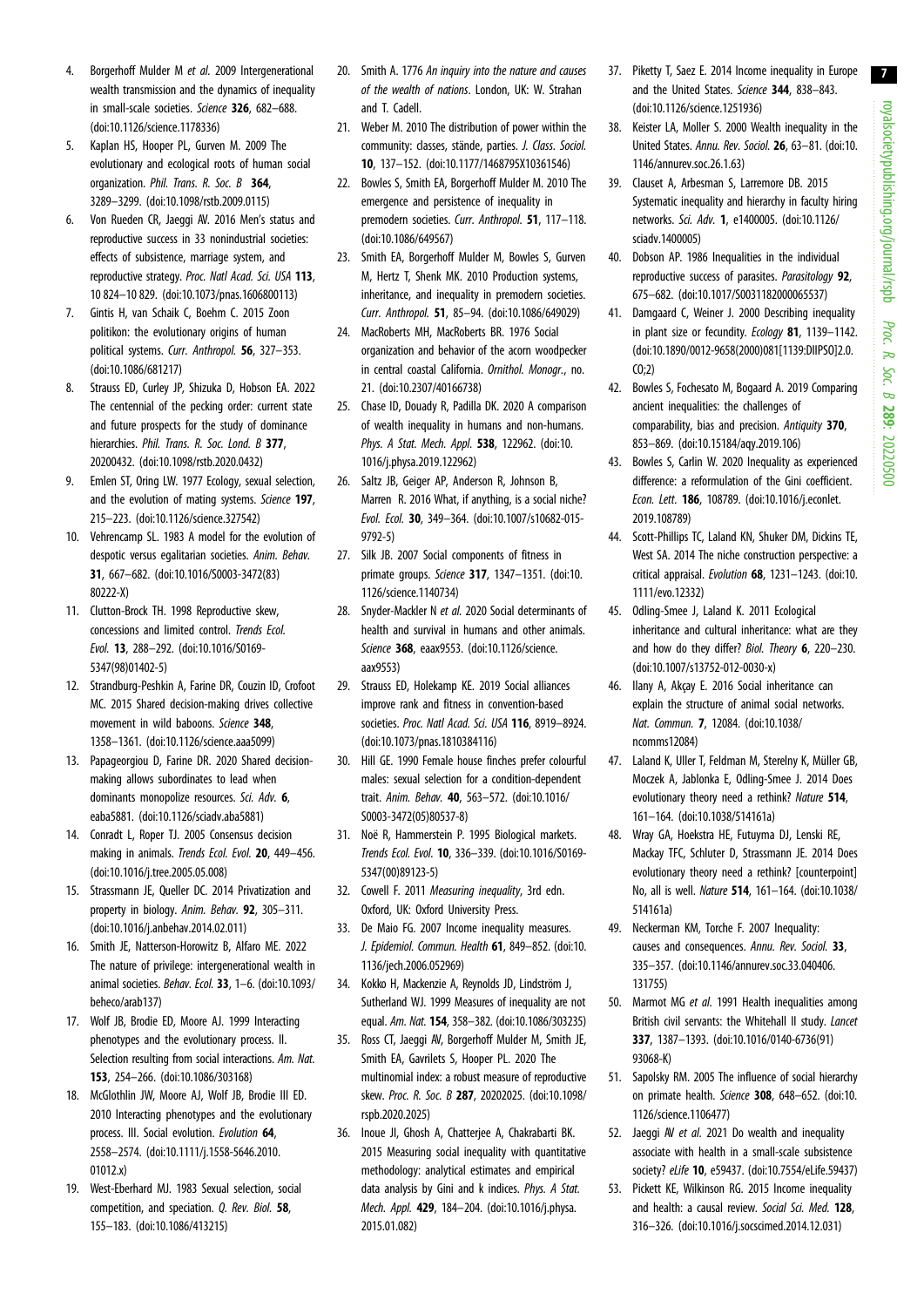- <span id="page-8-0"></span>54. Wilkinson RG, Pickett KE. 2009 Income inequality and social dysfunction. Annu. Rev. Sociol. 35, 493–511. ([doi:10.1146/annurev-soc-070308-](http://dx.doi.org/10.1146/annurev-soc-070308-115926) [115926](http://dx.doi.org/10.1146/annurev-soc-070308-115926))
- 55. Colchero F et al. 2016 The emergence of longevous populations. Proc. Natl Acad. Sci. USA 113, E7681–E7690. ([doi:10.1073/pnas.1612191113](https://doi.org/10.1073/pnas.1612191113))
- 56. Pepper GV, Nettle D. 2017 The behavioural constellation of deprivation: causes and consequences. Behav. Brain Sci. 40, e314. ([doi:10.](http://dx.doi.org/10.1017/S0140525X1600234X) [1017/S0140525X1600234X](http://dx.doi.org/10.1017/S0140525X1600234X))
- 57. Rodríguez-Bailón R, Sánchez-Rodríguez Á, García-Sánchez E, Petkanopoulou K, Willis GB. 2020 Inequality is in the air: contextual psychosocial effects of power and social class. Curr. Opin. Psychol. 33, 120–125. ([doi:10.1016/j.copsyc.2019.07.004\)](http://dx.doi.org/10.1016/j.copsyc.2019.07.004)
- 58. Buttrick NR, Oishi S. 2017 The psychological consequences of income inequality. Social Pers. Psychol. Compass 11, e12304. ([doi:10.1111/spc3.12304\)](https://doi.org/10.1111/spc3.12304)
- 59. Gesquiere LR, Learn NH, Simao MCM, Onyango PO, Alberts SC, Altmann J. 2011 Life at the top: rank and stress in wild male baboons. Science 333, 357–360. ([doi:10.1126/science.1207120\)](http://dx.doi.org/10.1126/science.1207120)
- 60. Kessler RC, Price RH, Wortman CB. 1985 Social factors in psychopathology: stress, social support, and coping processes. Annu. Rev. Psychol. 36, 531–572. ([doi:10.1146/annurev.ps.36.020185.](http://dx.doi.org/10.1146/annurev.ps.36.020185.002531) [002531](http://dx.doi.org/10.1146/annurev.ps.36.020185.002531))
- 61. Link BG, Phelan J. 1995 Social conditions as fundamental causes of disease. J. Health Soc. Behav. 1995(Extra issue), 80–94. [\(doi:10.2307/2626958](https://doi.org/10.2307/2626958))
- 62. Brosnan SF, De Waal FBM. 2014 Evolution of responses to (un)fairness. Science 346, 1251776. [\(doi:10.1126/science.1251776\)](http://dx.doi.org/10.1126/science.1251776)
- 63. Leimgruber KL, Rosati AG, Santos LR. 2016 Capuchin monkeys punish those who have more. Evol. Hum. Behav. 37, 236–244. ([doi:10.1016/j.](http://dx.doi.org/10.1016/j.evolhumbehav.2015.12.002) [evolhumbehav.2015.12.002\)](http://dx.doi.org/10.1016/j.evolhumbehav.2015.12.002)
- 64. Reeve HK, Nonacs P. 1992 Social contracts in wasp societies. Nature 359, 823–825. [\(doi:10.1038/](http://dx.doi.org/10.1038/359823a0) [359823a0\)](http://dx.doi.org/10.1038/359823a0)
- 65. Rodriguez-Bailon R, Bratanova B, Willis GB, Lopez-Rodriguez L, Sturrock A, Loughnan S. 2017 Social class and ideologies of inequality: how they uphold unequal societies. J. Social Issues 73, 99-116. [\(doi:10.1111/josi.12206\)](https://doi.org/10.1111/josi.12206)
- 66. Belmi P, Laurin K. 2016 Who wants to get to the top? Class and lay theories about power. J. Pers. Social Psychol. 111, 505–529. [\(doi:10.1037/](https://doi.org/10.1037/pspi0000060) [pspi0000060\)](https://doi.org/10.1037/pspi0000060)
- 67. Hobson EA, Mønster D, DeDeo S. 2021 Aggression heuristics underlie animal dominance hierarchies and provide evidence of group-level social information. Proc. Natl Acad. Sci. USA 118, e2022912118. ([doi:10.1073/pnas.2022912118\)](https://doi.org/10.1073/pnas.2022912118)
- 68. Cronin KA, Sánchez A. 2012 Social dynamics and cooperation: the case of nonhuman primates and its implications for human behavior. Adv. Complex Syst. 15, 1250066. ([doi:10.1142/S021952591250066X\)](https://doi.org/10.1142/S021952591250066X)
- 69. Hare B, Melis AP, Woods V, Hastings S, Wrangham R. 2007 Tolerance allows bonobos to outperform chimpanzees on a cooperative task. Curr. Biol. 17, 619–623. ([doi:10.1016/j.cub.2007.02.040\)](http://dx.doi.org/10.1016/j.cub.2007.02.040)
- 70. Fung JMY, Au WT. 2014 Effect of inequality on cooperation: heterogeneity and hegemony in public goods dilemma. Org. Behav. Hum. Decis. Process. 123, 9–22. [\(doi:10.1016/j.obhdp.2013.10.010](https://doi.org/10.1016/j.obhdp.2013.10.010))
- 71. Hargreaves Heap SP, Ramalingam A, Stoddard BV. 2016 Endowment inequality in public goods games: a re-examination. Econ. Lett. 146, 4–7. ([doi:10.](http://dx.doi.org/10.1016/j.econlet.2016.07.015) [1016/j.econlet.2016.07.015](http://dx.doi.org/10.1016/j.econlet.2016.07.015))
- 72. Hauser OP, Hilbe C, Chatterjee K, Nowak MA. 2019 Social dilemmas among unequals. Nature 572, 524–527. ([doi:10.1038/s41586-019-1488-5\)](http://dx.doi.org/10.1038/s41586-019-1488-5)
- 73. Gavrilets S, Fortunato L. 2014 A solution to the collective action problem in between-group conflict with within-group inequality. Nat. Commun. 5, 3526. [\(doi:10.1038/ncomms4526\)](http://dx.doi.org/10.1038/ncomms4526)
- 74. Glowacki L, von Rueden C. 2015 Leadership solves collective action problems in small-scale societies. Phil. Trans. R. Soc. B 370, 20150010. [\(doi:10.1098/](https://doi.org/10.1098/rstb.2015.0010) [rstb.2015.0010\)](https://doi.org/10.1098/rstb.2015.0010)
- 75. Hooper PL, Kaplan HS, Boone JL. 2010 A theory of leadership in human cooperative groups. J. Theor. Biol. 265, 633–646. [\(doi:10.1016/j.jtbi.2010.05.034\)](http://dx.doi.org/10.1016/j.jtbi.2010.05.034)
- 76. Santos FC, Santos MD, Pacheco JM. 2008 Social diversity promotes the emergence of cooperation in public goods games. Nature 454, 213–216. [\(doi:10.](http://dx.doi.org/10.1038/nature06940) [1038/nature06940](http://dx.doi.org/10.1038/nature06940))
- 77. Van Vugt M, Smith JE. 2019 A dual model of leadership and hierarchy: evolutionary synthesis. Trends Cogn. Sci. 23, 952–967. ([doi:10.1016/j.tics.](http://dx.doi.org/10.1016/j.tics.2019.09.004) [2019.09.004\)](http://dx.doi.org/10.1016/j.tics.2019.09.004)
- 78. Perret C, Hart E, Powers ST. 2020 From disorganized equality to efficient hierarchy: how group size drives the evolution of hierarchy in human societies. Proc. R. Soc. B 287, 20200693. [\(doi:10.1098/rspb.2020.](https://doi.org/10.1098/rspb.2020.0693) [0693](https://doi.org/10.1098/rspb.2020.0693))
- 79. Rogers DS, Deshpande O, Feldman MW. 2011 The spread of inequality. PLoS ONE 6, e24683. ([doi:10.](http://dx.doi.org/10.1371/journal.pone.0024683) [1371/journal.pone.0024683\)](http://dx.doi.org/10.1371/journal.pone.0024683)
- 80. Liu M, Chen BF, Rubenstein DR, Shen SF. 2020 Social rank modulates how environmental quality influences cooperation and conflict within animal societies: dominance and cooperation. Proc. R. Soc. B 287, 20201720. [\(doi:10.1098/rspb.](https://doi.org/10.1098/rspb.2020.1720) [2020.1720\)](https://doi.org/10.1098/rspb.2020.1720)
- 81. Rubenstein DR, Lovette IJ. 2007 Temporal environmental variability drives the evolution of cooperative breeding in birds. Curr. Biol. 17, 1414–1419. [\(doi:10.1016/j.cub.2007.07.032](http://dx.doi.org/10.1016/j.cub.2007.07.032))
- 82. Griesser M, Drobniak SM, Nakagawa S, Botero CA. 2017 Family living sets the stage for cooperative breeding and ecological resilience in birds. PLoS Biol. 15, e2000483. ([doi:10.1371/journal.pbio.](http://dx.doi.org/10.1371/journal.pbio.2000483) [2000483\)](http://dx.doi.org/10.1371/journal.pbio.2000483)
- 83. Sheehan MJ, Botero CA, Hendry TA, Sedio BE, Jandt JM, Weiner S, Toth AL, Tibbetts EA. 2015 Different axes of environmental variation explain the presence vs. extent of cooperative nest founding associations in *Polistes* paper wasps. Ecol. Lett. **18**. 1057–1067. [\(doi:10.1111/ele.12488\)](https://doi.org/10.1111/ele.12488)
- 84. Sapolsky RM, Share LJ. 2004 A pacific culture among wild baboons: its emergence and transmission. PLoS Biol. 2, e106. ([doi:10.1371/](http://dx.doi.org/10.1371/journal.pbio.0020106) [journal.pbio.0020106](http://dx.doi.org/10.1371/journal.pbio.0020106))
- 85. Shizuka D, McDonald DB. 2015 The network motif architecture of dominance hierarchies. J. R. Soc. Interface 12, 20150080. [\(doi:10.1098/rsif.2015.0080](https://doi.org/10.1098/rsif.2015.0080))
- 86. Thierry B, Aureli F, Nunn CL, Petit O, Abegg C, de Waal FBM. 2008 A comparative study of conflict resolution in macaques: insights into the nature of trait covariation. Anim. Behav. 75, 847–860. ([doi:10.1016/j.anbehav.2007.07.006](http://dx.doi.org/10.1016/j.anbehav.2007.07.006))
- 87. Thierry B. 2013 Identifying constraints in the evolution of primate societies. Phil. Trans. R. Soc. B 368, 20120342. ([doi:10.1098/rstb.2012.0342\)](https://doi.org/10.1098/rstb.2012.0342)
- 88. Wrangham RW. 1980 An ecological model of female-bonded primate groups. Behaviour 75, 262–300. [\(doi:10.1163/156853980X00447\)](http://dx.doi.org/10.1163/156853980X00447)
- 89. Clutton-Brock TH, Janson C. 2012 Primate socioecology at the crossroads: past, present, and future. Evol. Anthropol. 21, 136–150. [\(doi:10.1002/](http://dx.doi.org/10.1002/evan.21316) [evan.21316](http://dx.doi.org/10.1002/evan.21316))
- 90. Thierry B. 2008 Primate socioecology, the lost dream of ecological determinism. Evol. Anthropol. 17, 93–96. ([doi:10.1002/evan.20168\)](http://dx.doi.org/10.1002/evan.20168)
- 91. Boehm C et al. 1993 Egalitarian behavior and reverse dominance hierarchy. Curr. Anthropol. 34, 227–254. [\(doi:10.1086/204166](https://doi.org/10.1086/204166))
- 92. Kleppestø TH, Czajkowski NO, Vassend O, Røysamb E, Eftedal NH, Sheehy-Skeffington J, Kunst JR, Thomsen L. 2019 Correlations between social dominance orientation and political attitudes reflect common genetic underpinnings. Proc. Natl Acad. Sci. USA 116, 17 741-17 746. ([doi:10.1073/pnas.](https://doi.org/10.1073/pnas.1818711116) [1818711116](https://doi.org/10.1073/pnas.1818711116))
- 93. Mitchell RL, Bae KK, Case CR, Hays NA. 2020 Drivers of desire for social rank. Curr. Opin. Psychol. 33, 189–195. [\(doi:10.1016/j.copsyc.2019.07.027](http://dx.doi.org/10.1016/j.copsyc.2019.07.027))
- 94. Marshall HH et al. 2021 A veil of ignorance can promote fairness in a mammal society. Nat. Commun. 12, 3717. ([doi:10.1038/s41467-021-](https://doi.org/10.1038/s41467-021-23910-6) [23910-6](https://doi.org/10.1038/s41467-021-23910-6))
- 95. Hamilton IM, Benincasa MD. 2022 Emergence of size-structured dominance hierarchies through sizedependent feedback. Phil. Trans. R. Soc. B 377. 20200449. ([doi:10.1098/rstb.2020.0449\)](https://doi.org/10.1098/rstb.2020.0449)
- 96. Massen JJM, Szipl G, Spreafico M, Bugnyar T. 2014 Ravens intervene in others' bonding attempts. Curr. Biol. 24, 2733–2736. ([doi:10.1016/j.](https://doi.org/10.1016/j.cub.2014.09.073) [cub.2014.09.073\)](https://doi.org/10.1016/j.cub.2014.09.073)
- 97. Heg D, Bender N, Hamilton I. 2004 Strategic growth decisions in helper cichlids. Proc. R. Soc. Lond. B 271, S505–S508. ([doi:10.1098/rsbl.2004.0232\)](https://doi.org/10.1098/rsbl.2004.0232)
- 98. Diprete TA, Eirich GM. 2006 Cumulative advantage as a mechanism for inequality: a review of theoretical and empirical developments. Annu. Rev. Sociol. 32, 271–297. ([doi:10.1146/annurev.soc.32.](http://dx.doi.org/10.1146/annurev.soc.32.061604.123127) [061604.123127\)](http://dx.doi.org/10.1146/annurev.soc.32.061604.123127)
- 99. Bissonnette A, Franz M, Schülke O, Ostner J. 2014 Socioecology, but not cognition, predicts male coalitions across primates. Behav. Ecol. 25, 794–801. [\(doi:10.1093/beheco/aru054\)](http://dx.doi.org/10.1093/beheco/aru054)
- 100. Woolfenden GE, Fitzpatrick JW. 1978 The inheritance of territory in group-breeding birds. Bioscience 28, 104–108. ([doi:10.2307/1307423\)](http://dx.doi.org/10.2307/1307423)
- 101. Clarke PMR, McElreath MB, Barrett BJ, Mabry KE, McElreath R. 2018 The evolution of bequeathal in